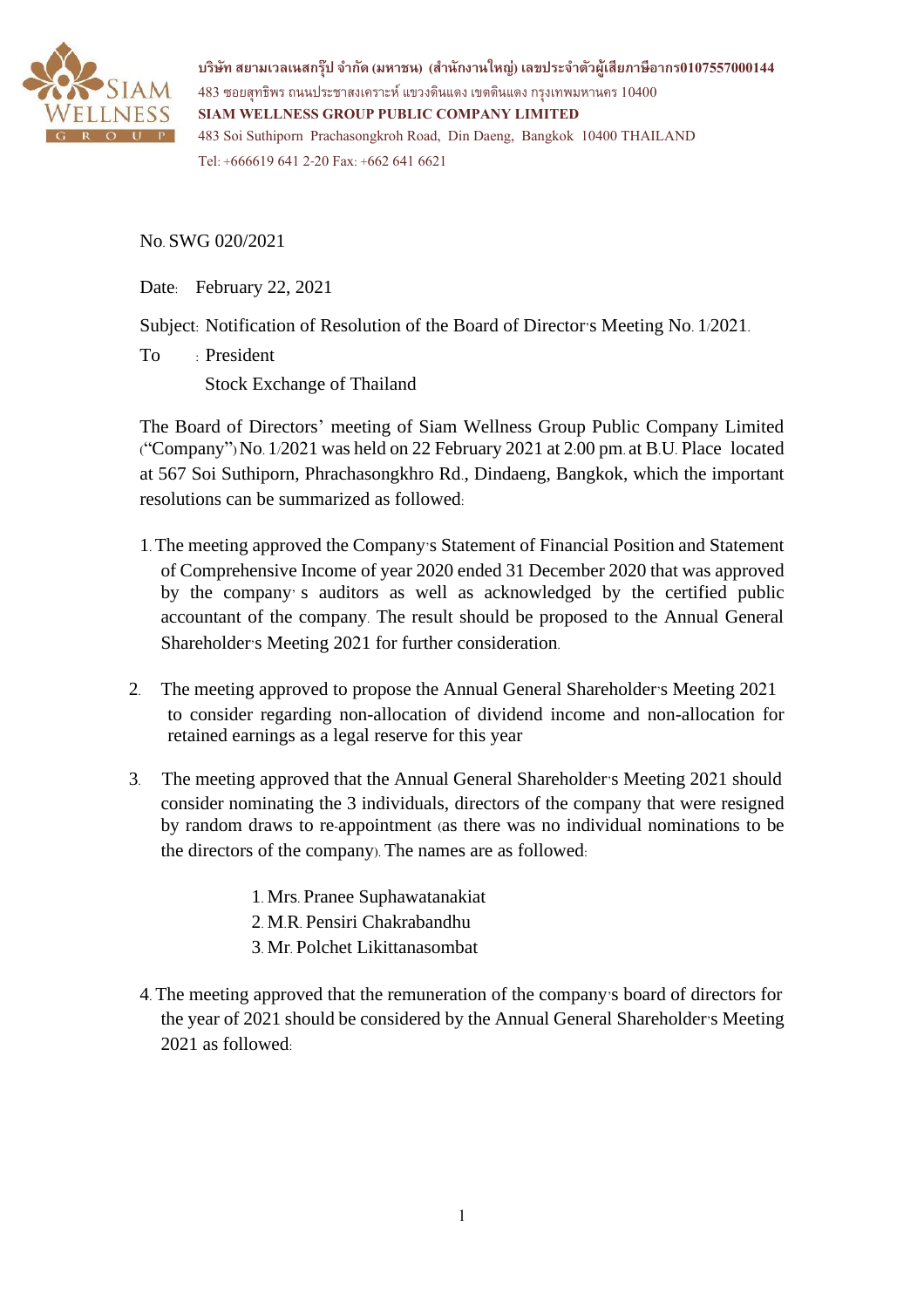

**บริษทั สยามเวลเนสกรุ๊ป จ ากัด (มหาชน) (ส านักงานใหญ่) เลขประจ าตัวผู้เสียภาษีอากร0107557000144**  $483$  ซอยสุทธิพร ถนนประชาสงเคราะห์ แขวงดินแดง เขตดินแดง กรุงเทพมหานคร  $10400$ **SIAM WELLNESS GROUP PUBLIC COMPANY LIMITED** 483 Soi Suthiporn Prachasongkroh Road, Din Daeng, Bangkok 10400 THAILAND

Tel: +666619 6412-20 Fax: +662 641 6621

| <b>Position</b>                                                | <b>Monthly</b><br><b>Remuneration</b> | <b>Meeting Fee</b> |
|----------------------------------------------------------------|---------------------------------------|--------------------|
| Chairman of the                                                | 22,000                                | 12,000             |
| <b>Board Committee</b>                                         |                                       |                    |
| Member of the Board<br>Committee                               | 11,000                                | 12,000             |
| Chairman of the Audit<br>Committee                             | 22,000                                | 12,000             |
| Member of the Audit<br>Committee                               | 16,500                                | 12,000             |
| Chairman of the<br>Nomination and<br>Compensation<br>Committee |                                       | 8,000              |
| Member of the<br>Nomination and<br>Compensation<br>Committee   |                                       | 6,000              |
| Chairman of the Risk<br>Management<br>Committee                |                                       | 8,000              |
| Member of the Risk<br>Management<br>Committee                  |                                       | 6,000              |
| Chairman of the<br><b>Corporate Governance</b><br>Committee    |                                       | 8,000              |
| Member of the<br>Corporate Governance<br>Committee             |                                       | 6,000              |

Monthly renumeration and meeting fee shall not be increased and there is no bonus for this year considered by the Nomination and Remuneration Committee.

Remark: If any director was assigned to take up more than one position, that director should receive only the highest amount for each payment category

- 5. The meeting approved that the Annual General Shareholder's Meeting 2021 should consider appointing EY Office Limited to be the auditors of the company in 2021. The auditors are as followed:
	- 1) Ms. Sumana Punpongsanon, certified public accountant no. 5872 and/or
	- 2) Mr. Chayapol Suppasedtanon, certified public accountant no. 3972 and/or
	- 3) Ms. Orawan Techawatanasirikul, certified public accountant no. 4807 and/or